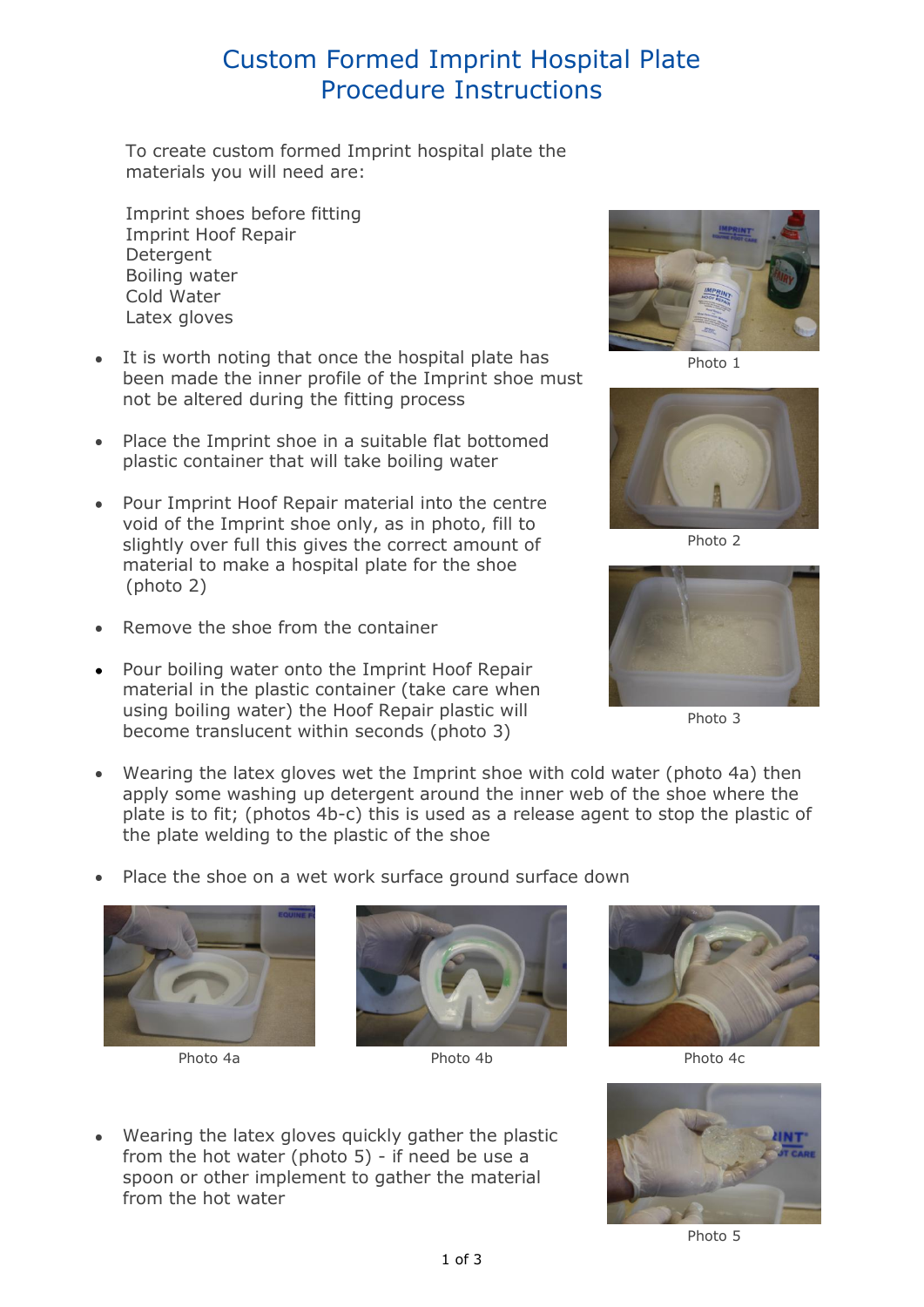- Make a roll of the plastic as in photo (photo 6a), bend into V shape and place in the void in the centre of the shoe on the wet work surface (photo 6b)
- Working quickly spread the material to fill the void completely (photo 7)



Photo 6a

Move the shoe in a circular motion on the work surface to ensure the plastic is not sticking to the surface then pick up the shoe and the plastic together whilst supporting the back of the inner face of the hospital plate with one hand use the other hand to spread the edge of the plate to the edge of the tread on the ground surface around all margins (photos 8a-c)









- Replace the shoe back on the work surface and work the softened plastic down to ensure the plate is smooth and flush to the ground on the ground surface. Make sure there are no high spots on the inner face
- Spread a little plastic either side of the toe just slightly proud to create 2 small lips - do not make them too thin, at the V end at each heel draw a small lip again to locate the plate. (photo 9) (If needed a small lug can be cut out of the shoe's inner surface to accommodate the lip to avoid it standing proud against the sole)
- Check that all margins are fitting perfectly with ideally 4 lip points two in the toe quarters two at the heels





Photo 8b Photo 8c Photo 9c



Without distorting the soft plate on either face immerse in cold water or run under cold tap (photos 11a-b) until the plastic is completely white, cool and hard to its core as in the photo (photo 12)







Photo 10 Photo 11a Photo 11b